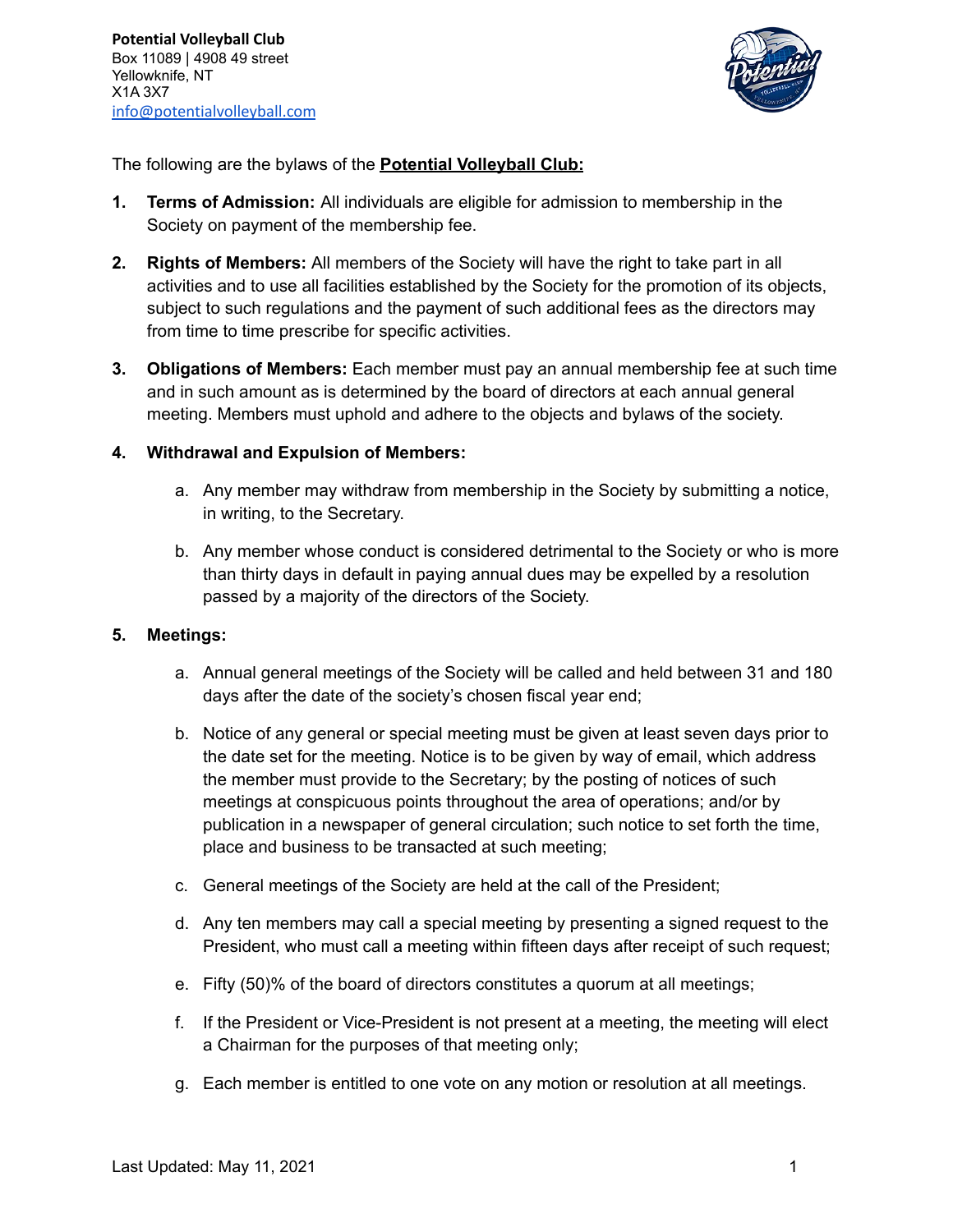

### **6. Directors:**

- a. Until the first annual general meeting, the subscribers to the Application and Bylaws are the directors of the Society;
- b. There must be between 3 and 12 directors elected from among the members of the Society at the first and each subsequent annual general meeting;
- c. The directors may appoint chairpersons to head necessary committees, who are responsible to the directors and who will hold the designated offices until the next annual general meeting;
- d. A majority of directors may appoint any member of the Society to fill a vacancy in their numbers and any director so appointed holds office for the unexpired portion of the term of the director he or she replaces;
- e. The directors are responsible for conducting the affairs of the Society in accordance with its objects, its bylaws and with the Societies Act of the NWT;
- f. A majority of directors will constitute a quorum at any director's meeting;
- g. Any director may be expelled by a 2/3 majority vote of directors for proven dishonesty, or for gross misconduct, or for failing or refusing to carry out his or her duties as a director as provided in these Bylaws;
- h. Directors or other officers will be paid travelling and living allowances to compensate them for expenses incurred by them in the conduct of their duties, and such other remuneration as is established by the members at the annual general meeting.

# **7. Officers:**

- a. The directors from their own number must, at their first meeting after incorporation and at their first meeting after the annual general meeting in each succeeding year, elect a President, Vice-President, Secretary, Treasurer and such other officers as are deemed necessary;
- b. Such officers hold office until the conclusion of each annual general meeting, at which time a meeting of the newly elected directors will be convened to elect their successors;
- c. The President presides at all meetings of the members and of the directors. The President is responsible for the general management and supervision of the affairs and operations of the Society;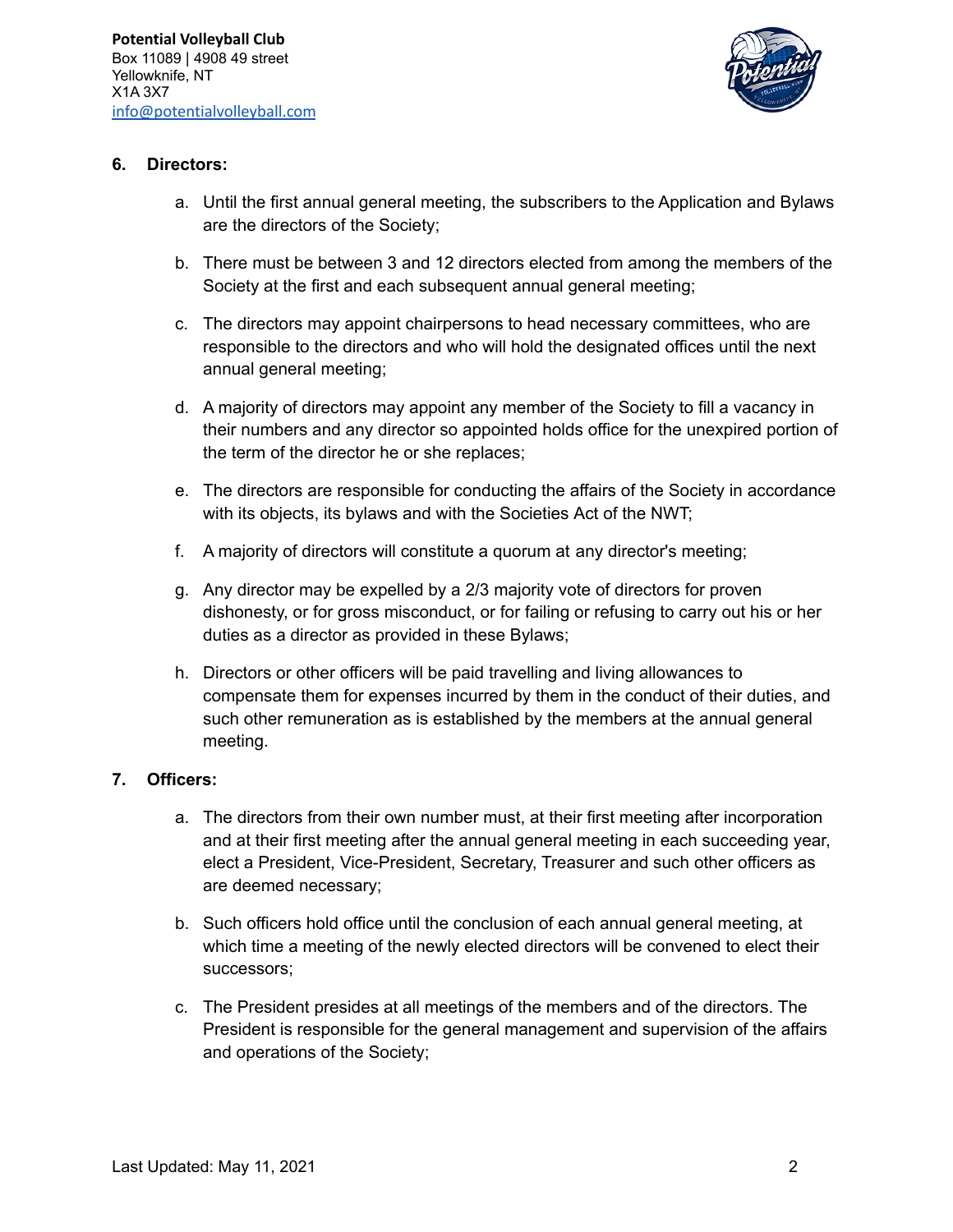

- d. The Secretary will keep custody of the books and records of the society. The Secretary is responsible for providing notices of all meetings of members and all meetings of directors, and for taking and keeping record of the minutes of all such meetings;
- e. The Treasurer is responsible for keeping full and accurate accounts of all receipts and disbursements of the Society;
- f. The Vice-President is responsible for exercising the duties and powers of the President, Secretary and Treasurer in their respective absences;
- g. The offices of Secretary and Treasurer may be combined into one office to be known as Secretary-Treasurer.
- **8. Borrowing Powers:** The directors may, by a 2/3 majority vote, borrow funds for capital expenditures and for the current operations of the Society in such manner as they see fit, including the issue of debentures; except that in no case may debentures be issued except pursuant to an extraordinary resolution.

### **9. Disposal of Funds:**

- a. All monies received by or on behalf of the Society must be deposited in the Society's bank account in trust for the Society, which account must be with one of the chartered banks of Canada;
- b. All disbursements from the Potential Volleyball Club's bank account must be made by cheques signed by the President or Vice-President, and the Treasurer, or in any of their absences, by another director appointed by resolution of the directors.
- **10. Auditor:** At the annual general meeting, the society may choose to elect an auditor for the ensuing year.

#### **11. Annual Filings:**

- a. A notice of directors and a financial statement must be submitted to the Registrar of Societies each year, regardless of whether or not any changes have occurred, and regardless of whether or not the society has had any income.
- b. At each annual general meeting, an annual financial statement must be presented for the inspection of members. The financial statement must either be endorsed by the auditor, or by the original signatures of two directors if there is no auditor. Statements must always be prepared according to the society's fiscal year end; the first statement must begin on the Society's date of incorporation, and in subsequent years, must begin on the date which follows the previous year's fiscal end. The financial statement must always: